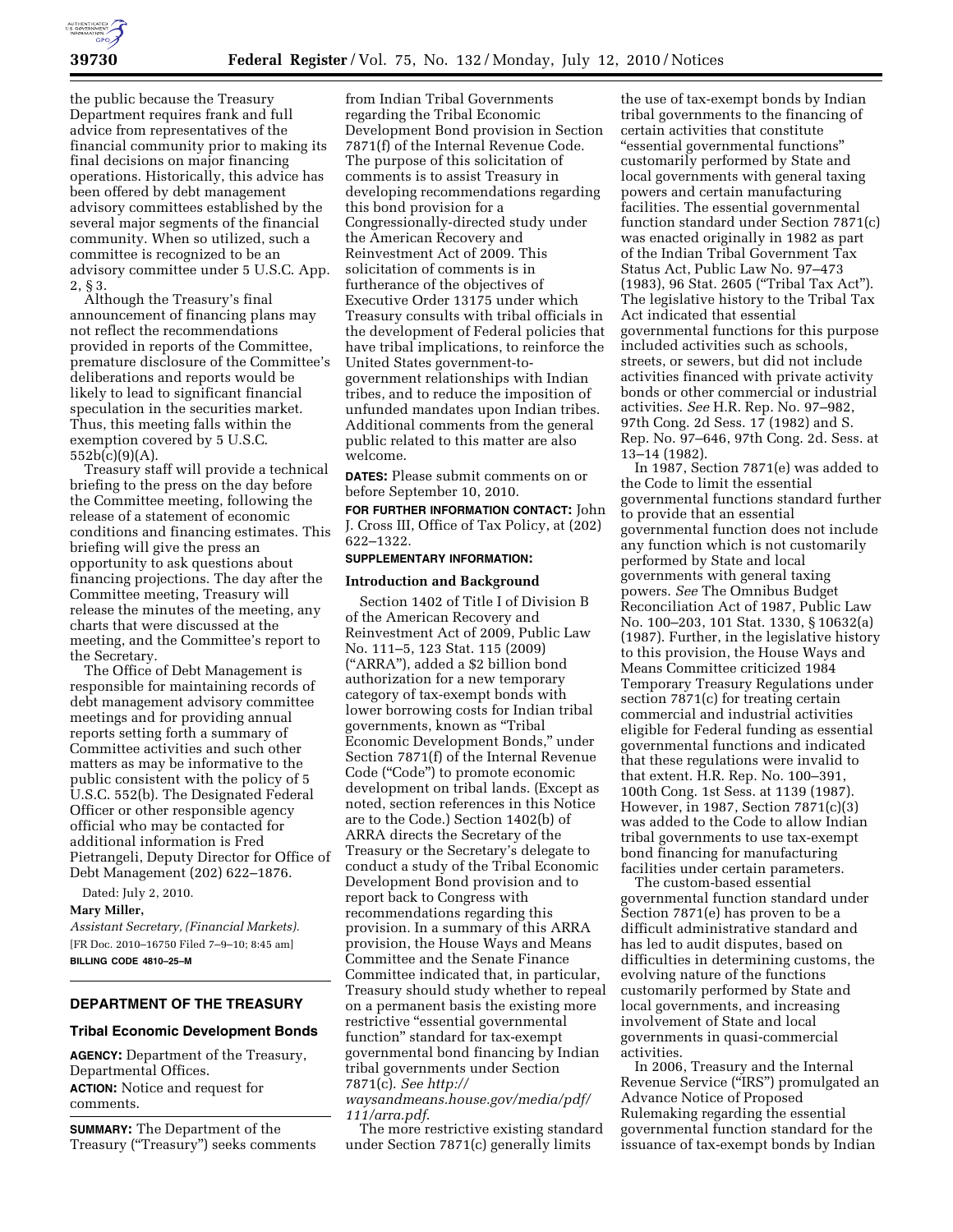tribal governments under Section 7871. *See* 71 FR 45474 (August 9, 2006) (the ''2006 Advance Notice''). In the 2006 Advance Notice, Treasury and the IRS indicated that proposed regulations will treat an activity as an essential governmental function that is customarily performed by State and local governments under Section 7871(c) and Section 7871(e) if: (1) There are numerous State and local governments with general taxing powers that have been conducting the activity and financing it with tax-exempt governmental bonds, (2) State and local governments with general taxing powers have been conducting the activity and financing it with tax-exempt governmental bonds for many years, and (3) the activity is not a commercial or industrial activity. The 2006 Advance Notice further indicated that examples of activities customarily performed by State and local governments will include, but will not be limited to, public works projects such as roads, schools, and government buildings.

In general, new Section 7871(f) regarding Tribal Economic Development Bonds gives Indian tribal governments greater flexibility to use tax-exempt bonds to finance economic development projects than is allowable under the existing standard of Section 7871(c). The more flexible standard under new Section 7871(f) generally allows Indian tribal governments to use tax-exempt bonds under a new \$2 billion volume cap to finance economic development projects (excluding certain gaming facilities and excluding projects located outside of Indian reservations under Section 7871(f)(3)(B)) or other activities under comparable standards for which State or local governments are eligible to use tax-exempt bonds under Section 103.

State and local governments generally can use tax-exempt "governmental" bonds (as contrasted with ''private activity bonds,'' as further described herein) to finance an unspecified broad range of projects and activities so long as private involvement is limited sufficiently to avoid classification as private activity bonds. Bonds are classified as private activity bonds if private involvement exceeds both of the following thresholds: (1) More than 10 percent of the bond proceeds are used for private business use; and (2) the debt service on more than 10 percent of bond proceeds is payable or secured from payments or property used for private business use. Thus, under this general standard for State and local governments, bonds qualify as taxexempt governmental bonds if the bond proceeds are used predominantly for

State or local governmental use. Special rules under Sections 141(b)(3) and 141(c) further limit the use of taxexempt governmental bonds in certain circumstances involving disproportionate or unrelated private business use and private loans.

By contrast, private business use generally arises from private business ownership, leasing, or certain other arrangements involving private business use of bond-financed facilities. Certain safe harbors allow private businesses to manage governmental facilities under management contracts with prescribed compensation arrangements without resulting in private business use. *See*  Rev. Proc. 97–13, 1997–1 C.B. 632.

Bonds also qualify as tax-exempt governmental bonds if, despite private business use, the bonds are payable predominantly from State or local governmental sources of payment, such as generally applicable taxes.

State and local governments also are eligible to use tax-exempt qualified private activity bonds under Section 141(e) and related provisions without regard to private business use or the level of private involvement to finance certain specified types of projects and activities, including the following: (1) Airports, (2) docks and wharves, (3) mass commuting facilities, (4) facilities for the furnishing of water, (5) sewage facilities, (6) solid waste disposal facilities, (7) qualified low-income residential rental multifamily housing projects, (8) facilities for the local furnishing of electric energy or gas, (9) local district heating or cooling facilities, (10) qualified hazardous waste facilities, (11) high-speed intercity rail facilities, (12) environmental enhancements of hydroelectric generating facilities, (13) qualified public educational facilities, (14) qualified green buildings and sustainable design projects, (15) qualified highway or surface freight transfer facilities, (16) qualified mortgage bonds or qualified veterans mortgage bonds for certain single-family housing mortgage loans, (17) qualified small issue bonds for certain manufacturing facilities, (18) qualified student loan bonds, (19) qualified redevelopment bonds, and (20) qualified 501(c)(3) bonds for exempt charitable and educational activities of Section 501(c)(3) nonprofit organizations.

Subject to certain exceptions, most types of tax-exempt qualified private activity bonds are subject to annual State bond volume caps based on State populations, with adjustments for inflation and minimum allocations for smaller States, and with three-year carryforward periods for unused

allocations. For 2010, each State's private activity bond volume cap is equal to the greater of: (1) \$90 multiplied by the State population; or (2) \$273,775,000. Exceptions to the State private activity bond volume caps apply to certain governmentally-owned projects (including airports, docks and wharves, environmental enhancements of hydroelectric generating facilities, high-speed intercity rail facilities, and solid waste disposal facilities), qualified veterans mortgage bonds, and qualified 501(c)(3) bonds.

In general, the new \$2 billion bond authorization for Tribal Economic Development Bonds under Section 7871(f) allows Indian tribal governments to use tax-exempt bonds to finance an unspecified broad range of governmentally-used projects, including hotels or convention centers, as well as projects involving certain qualified private activities, to the same extent and subject to the same limitations imposed on State and local governments under Section 103. In addition, Tribal Economic Development Bonds may be issued as Build America Bonds under Section 54AA upon satisfaction of the additional eligibility requirements for Build America Bonds. See IRS Chief Counsel Advice No. AM 2009–14 (October 26, 2009).

Section 7871(f)(3)(B) includes certain limitations on Tribal Economic Development Bonds that prohibit the use of any proceeds of these bonds to finance either of the following: (1) Any portion of a building in which class II or class III gaming (as defined in section 4 of the Indian Gaming Regulatory Act) is conducted or housed or any other property actually used in the conduct of such gaming; or (2) any facility located outside the Indian reservation (as defined in Section 168(j)(6)).

Section 7871(f)(1) requires Treasury to allocate the \$2 billion national volume cap for Tribal Economic Development Bonds among Indian tribal governments in such manner as Treasury, in consultation with the Secretary of the Interior, determines to be appropriate.

Pursuant to Notice 2009–51, 2009–28 IRB 128 (July 13, 2009), Treasury and the IRS solicited applications for allocation of the \$2 billion in bond volume cap of Tribal Economic Development Bonds and provided guidance on the application procedures, deadlines, forms, and methodology for allocating this bond volume cap. Generally, Treasury employed a pro rata allocation method to allocate this bond volume cap in two separate \$1 billion phases, subject to specified maximum allocations for any particular Indian tribal government. Treasury and the IRS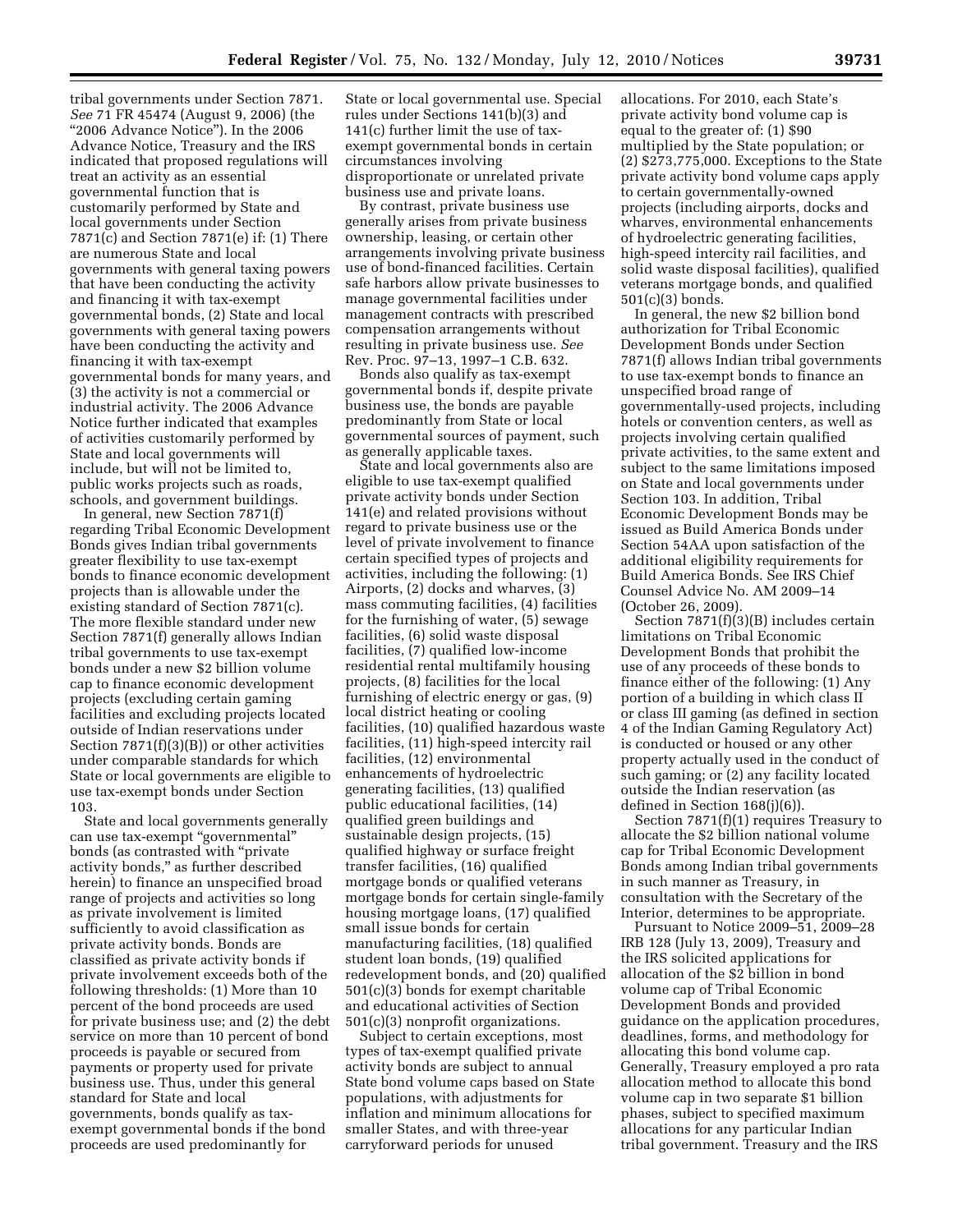announced the results of the two phases of Tribal Economic Development Bond allocations in IRS News Release 2009– 81 (September 15, 2009) and IRS News Release 2010–20 (February 11, 2010). For further information regarding these bond allocations, *see http://www.irs.gov*  under the heading "Tax-exempt Bond Community'' and subheading ''IRS Announces Tribal Economic Development Bond Allocations.''

### **Request for Comment on Particular Questions**

In order to assist Treasury in developing recommendations for its study of the Tribal Economic Development Bond provision, Treasury seeks public comment on the following particular questions.

## **Whether the State or Local Governmental Standard for Tax-Exempt Governmental Bond Status Should Replace the Essential Governmental Function Standard**

A State or local governmental bond is treated as a tax-exempt governmental bond (rather than a private activity bond) under Section 141 if either 90 percent or more of the bond proceeds are used for governmental use (*i.e.,* not private business use) or 90 percent or more of the debt service on the bonds is payable or secured from governmental payments or property, as previously described herein. In treating Indian tribal government use of facilities financed with Tribal Economic Development Bonds as governmental use under Section 141, the Tribal Economic Development Bond provision effectively applies this standard.

1. In general, should consideration be given to changing the law permanently to apply the standard described above, applicable to State and local governments under Section 141, with respect to tax-exempt bond financing for Indian tribal governments (rather than the existing essential governmental function standard under Section 7871(c))?

2. Would focusing on Indian tribal governmental use of bond-financed facilities (rather than essential governmental functions) under the standard applicable to State and local governments provide Indian tribal governments with a sufficiently workable and flexible standard for taxexempt governmental bond financing?

3. In determining qualified governmental sources of payment for tax-exempt governmental bonds for Indian tribal governments, should special consideration be given to any unique sources of revenue for Indian tribal governments, including (i) income derived from tribal lands held in trust by the Department of the Interior, (ii) state and local government revenues from oil, gas, or other natural resources on Indian tribal government lands, or (iii) revenue derived from gaming or other tribally owned corporate interests, in comparison to the general tax-based sources of revenue for State and local governments?

### **Types of Projects and Activities Eligible for Financing With Private Activity Bonds**

For State and local governments, Section 141 provides that certain specific types of projects and activities may be financed with qualified taxexempt private activity bonds, as described previously herein.

4. Should consideration be given to changing the law permanently to authorize Indian tribal governments to use qualified tax-exempt private activity bonds for the same types of projects and activities as are allowed for State and local governments?

5. Are there any specific additional types of projects or activities beyond those allowed for State and local governments for which Indian tribal governments should be authorized (or not authorized) to use qualified taxexempt private activity bonds (*i.e.,* in which private business ownership, leasing, or other private business use of the bond-financed projects would be permitted) in light of their special needs or unique circumstances? For example, would federal corporations chartered under Section 17 of the Indian Reorganization Act of 1934 (25 U.S.C. 477) require special provisions to use qualified tax-exempt private activity bonds?

### **Private Activity Bond Volume Cap Considerations**

In the case of State and local governments, an annual State bond volume cap applies to qualified taxexempt private activity bonds based on State populations. For 2010, each State's private activity bond volume cap is equal to the greater of: (1) \$90 multiplied by the State population; or (2) \$273,775,000. In the case of Indian tribal governments, the new Tribal Economic Development Bond provision under Section 7871(f) included a \$2 billion total national bond volume cap on these bonds.

6. If Congress were to determine that it was necessary to impose some form of bond volume cap on the use of qualified tax-exempt private activity bonds by Indian tribal governments similar to that imposed on State and local governments, how specifically should

such a bond volume cap be structured to best promote fair, effective, and workable use? One option would be to allocate the private activity bond volume cap among Indian tribal governments based on population, coupled with some minimum allocation for small Indian tribal governments. Another option, similar to that used for the \$2 billion Tribal Economic Development Bond authorization, would be for Treasury (or another Federal agency, such as the Department of the Interior's Bureau of Indian Affairs) to allocate the volume cap using some prescribed method, such as a population-based allocation method that incorporates an adjustment factor to take into account holdings of land and other natural resources in the case of tribes with small populations. Suggestions for other alternative allocation methods are welcome.

## **Considerations Regarding the Restriction Against Financing Projects Located Outside of Indian Reservations**

Section 7871(f)(3)(B)(ii) includes a restriction that limits the use of Tribal Economic Development Bonds to the financing of projects that are located on Indian reservations (as defined in Section 168(j)(6)). Section 168(j)(6) provides that the term ''Indian reservation'' means a reservation as defined in § 3(d) of the Indian Financing Act of 1974, 25 U.S.C. 1452(d), applied by treating the term ''Indian reservations in Oklahoma'' as including only lands that are within the jurisdictional area of an Oklahoma Indian tribe (as determined by the Secretary of the Interior) and which are recognized by the Secretary of the Interior as eligible for trust land status under 25 CFR part 151 (as in effect on August 5, 1997 or a reservation defined in § 4(10) of the Indian Child Welfare Act of 1978, 25 U.S.C. 1903(10).

7. Should the limitation on use of Tribal Economic Development Bonds to finance projects that are located outside of Indian reservations be modified to address special needs or unique circumstances of Indian tribal governments? For example, should consideration be given to allowing the use of Tribal Economic Development Bonds to finance projects within some prescribed reasonable proximity to Indian reservations or projects located on land owned by Indian tribal governments which has not formally been designated in trust as part of an Indian reservation?